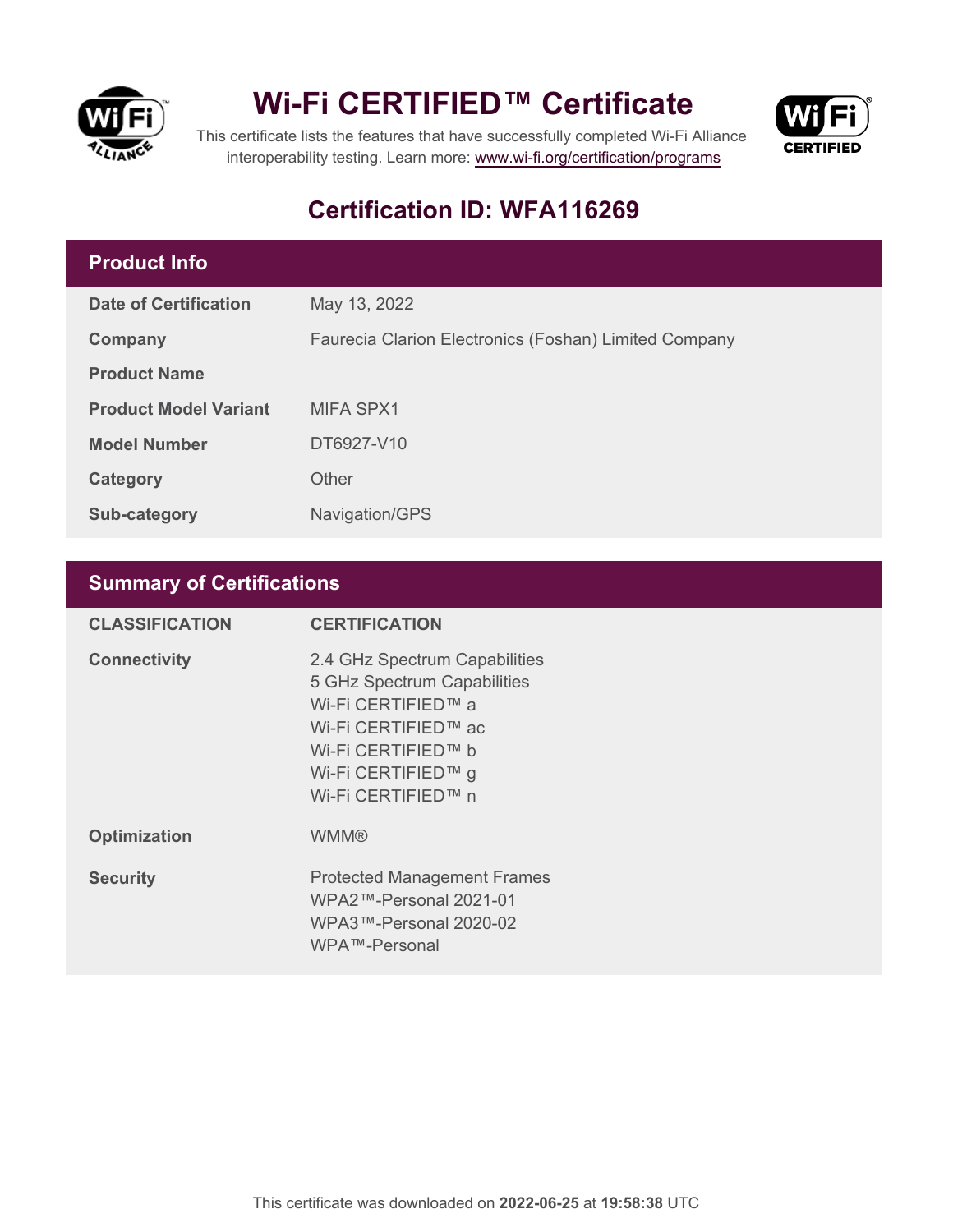

# **Wi-Fi CERTIFIED™ Certificate**

**Certification ID: WFA116269**



| <b>Role: Access Point</b>                                                                       | Page 2 of 3                                                                                       |                         |                        |
|-------------------------------------------------------------------------------------------------|---------------------------------------------------------------------------------------------------|-------------------------|------------------------|
| <b>Wi-Fi Components</b><br><b>Wi-Fi Component Operating System</b>                              | <b>RF Architecture</b>                                                                            |                         |                        |
| Android 10.0<br><b>Wi-Fi Component Firmware</b><br>4.4.10a                                      | <b>Bands Supported</b><br>$2.4$ GHz<br>5 GHz                                                      | Transmit (Tx)<br>1<br>1 | Receive (Rx)<br>1<br>1 |
| <b>Certifications</b>                                                                           |                                                                                                   |                         |                        |
| 2.4 GHz Spectrum Capabilities                                                                   | Wi-Fi CERTIFIED™ ac (continued)                                                                   |                         |                        |
| 20 MHz Channel Width in 2.4 GHz                                                                 | <b>Short Guard Interval</b>                                                                       |                         |                        |
| <b>5 GHz Spectrum Capabilities</b>                                                              | Wi-Fi CERTIFIED™ b                                                                                |                         |                        |
| 20 MHz Channel Width in 5 GHz<br>40 MHz Channel Width in 5 GHz<br>80 MHz Channel Width in 5 GHz | Wi-Fi CERTIFIED™ g<br>Wi-Fi CERTIFIED™ n                                                          |                         |                        |
| <b>Protected Management Frames</b><br><b>WMM®</b>                                               | HT Duplicate Mode<br><b>OBSS on Extension Channel</b><br><b>Short Guard Interval</b><br>A-MPDU Tx |                         |                        |
| WPA2™-Personal 2021-01                                                                          |                                                                                                   |                         |                        |
| WPA3™-Personal 2020-02                                                                          |                                                                                                   |                         |                        |
| Wi-Fi CERTIFIED™ a                                                                              |                                                                                                   |                         |                        |
| Wi-Fi CERTIFIED™ ac                                                                             |                                                                                                   |                         |                        |
| LDPC Rx<br>LDPC Tx<br><b>MCS 8-9 Rx</b>                                                         |                                                                                                   |                         |                        |